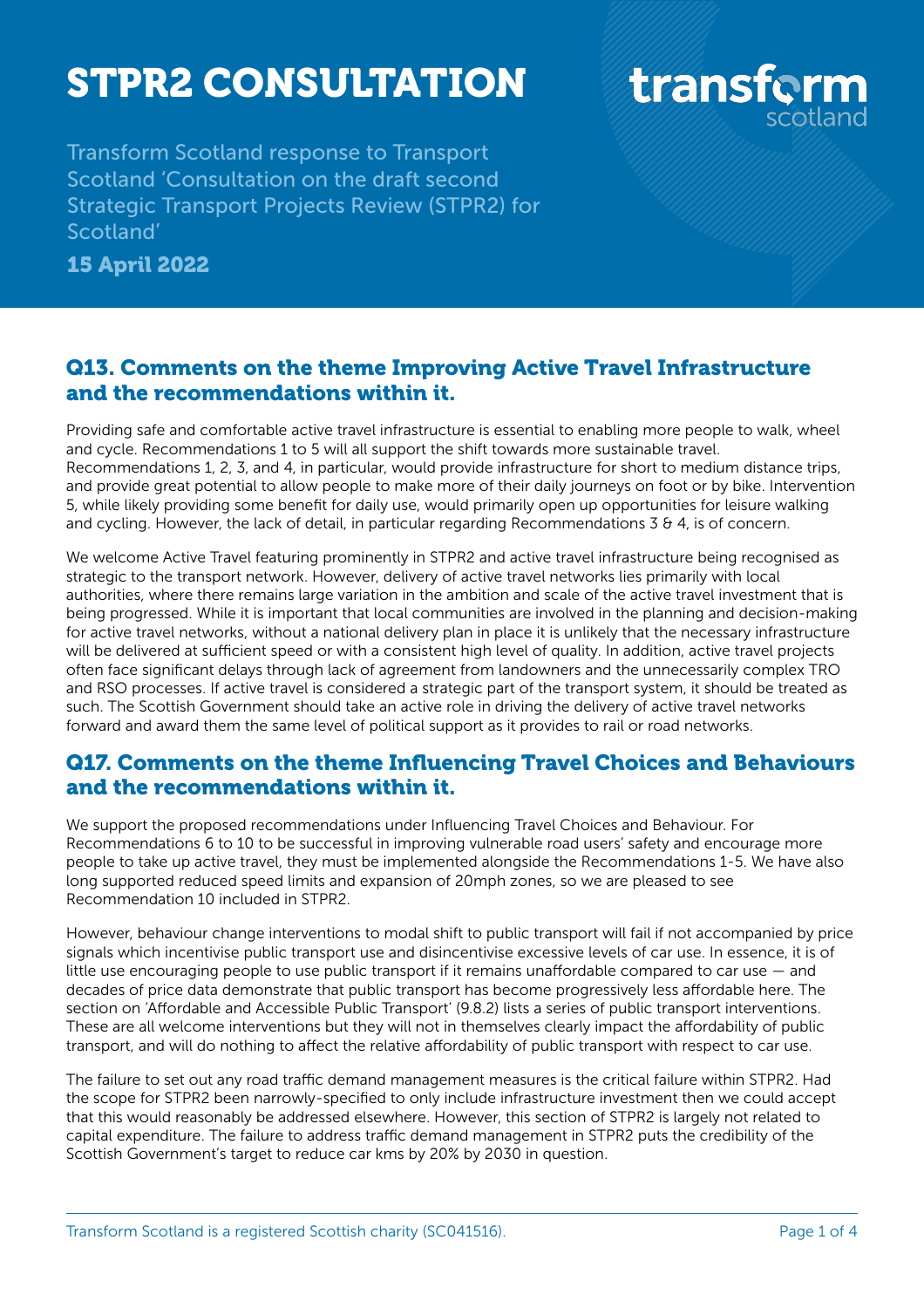#### Q21. Comments on the theme Enhancing Access to Affordable Public Transport and the recommendations within it.

We broadly welcome the focus in Recommendations 11,12 and 13 on city-region mass transit systems. However, it remains difficult to provide an informed view given the vagueness of the information that has been presented. It is astonishing that a multi-year, multi-million pound exercise such as this can't even make up its mind as to what public transport technology it is recommending, let alone provide basic levels of information on extent of the networks proposed or expected costs and benefits.

We would recommend light rail (including tram-train) as the additional mass transit technology to be pursued across Glasgow, Edinburgh and Aberdeen. That said, we acknowledge that rail-based systems are more expensive and tend to have longer delivery times than bus-based systems. As such, we also strongly support the implementation of bus priority measures, and, perhaps as importantly, the effective enforcement of bus priority. (This includes bus priority on the motorway network, including the 'Managed Motorways' project for the Glasgow motorway network committed to in the 2019 Programme for Government but now severely delayed.)

It is disappointing that more clarity hasn't been provided regarding the 'Aberdeen Rapid Transit' proposal. If this provides bus lanes separate from general traffic then this may be of merit. However, given the failure of the now-removed guided busway in Edinburgh (i.e. CERT), we would be opposed to the further pursuit of that form of public transport technology in Aberdeen. We recommend that further consideration be given to rail-based options as the city compares most unfavourably with similar and smaller European cities having just one rail route from the north and one from the south — both with single track sections — and being larger than many European cities with successful light rail networks. A similar analysis could be applied to Dundee, and find it surprising that similar commitment is not being made here compared to Scotland's three other major cities.

Recommendations 15,16 and 17 all form part of the Scottish inter-city network and upgrades are essential if the NPF3 objective of 'making the train quicker than the car between Scotland's cities' is to be achieved. Electrification, double-tracking and enhanced passing loops are all required to improve journey times and capacity for both passenger and freight services. Of note are the single track sections in Perth and at Usan on the routes from the Central Belt to Aberdeen plus the largely single track route of the Highland Main Line to Inverness from Perth. In the latter case, the failure to achieve any significant progress since promises made in 2008 is especially notable. The then First Minister's 'Declaration of Inverness' of August 2008 promised that 'journey times between Inverness and Edinburgh would be cut by 35 minutes with an hourly frequency'. There was to be a fastest journey time of 2 hours 45 minutes with an average of 3 hours — all to be achieved by December 2012. STPR1 then placed these improvements and ones to the other inter-city route between Inverness and Aberdeen as 3rd and 4th priorities in Scotland. It is particularly notable that improvements to this latter routes are not even mentioned in STPR2 despite earlier promises of an hourly frequency and 2 hour journey time not being delivered.

Recommendations 18, 19, 21 and 23 are all essential components of an effective and affordable public transport system. Rail cannot exist in isolation and needs to be integrated with other public transport modes both physically at key interchanges and through timetabling that ensures co-ordination and therefore an integrated through journey. This should be accompanied by smart and integrated public transport ticketing.

We remain to be persuaded of the role of Mobility Hubs (Recommendation 22). The integration of transport modes is important and, if well implemented, can make sustainable transport more attractive. However, it remains unclear what level of service a mobility hub has to offer to be considered as such. As long as there is no clear and widely understood standards then we expect that the term will be used to dress up very basic transport infrastructure as some sort of transformational intervention for sustainable transport.

#### Q25. Comments on the theme Decarbonising Transport and the recommendations within it.

We support the modernisation and decarbonisation of the ferry fleet set out in Recommendation 24. As one of the more challenging modes of transport to decarbonise with long life cycles for individual vessels, the Scottish Government should ensure that investment in new vessels is well planned and low or zero carbon ferries are commissioned where possible in future.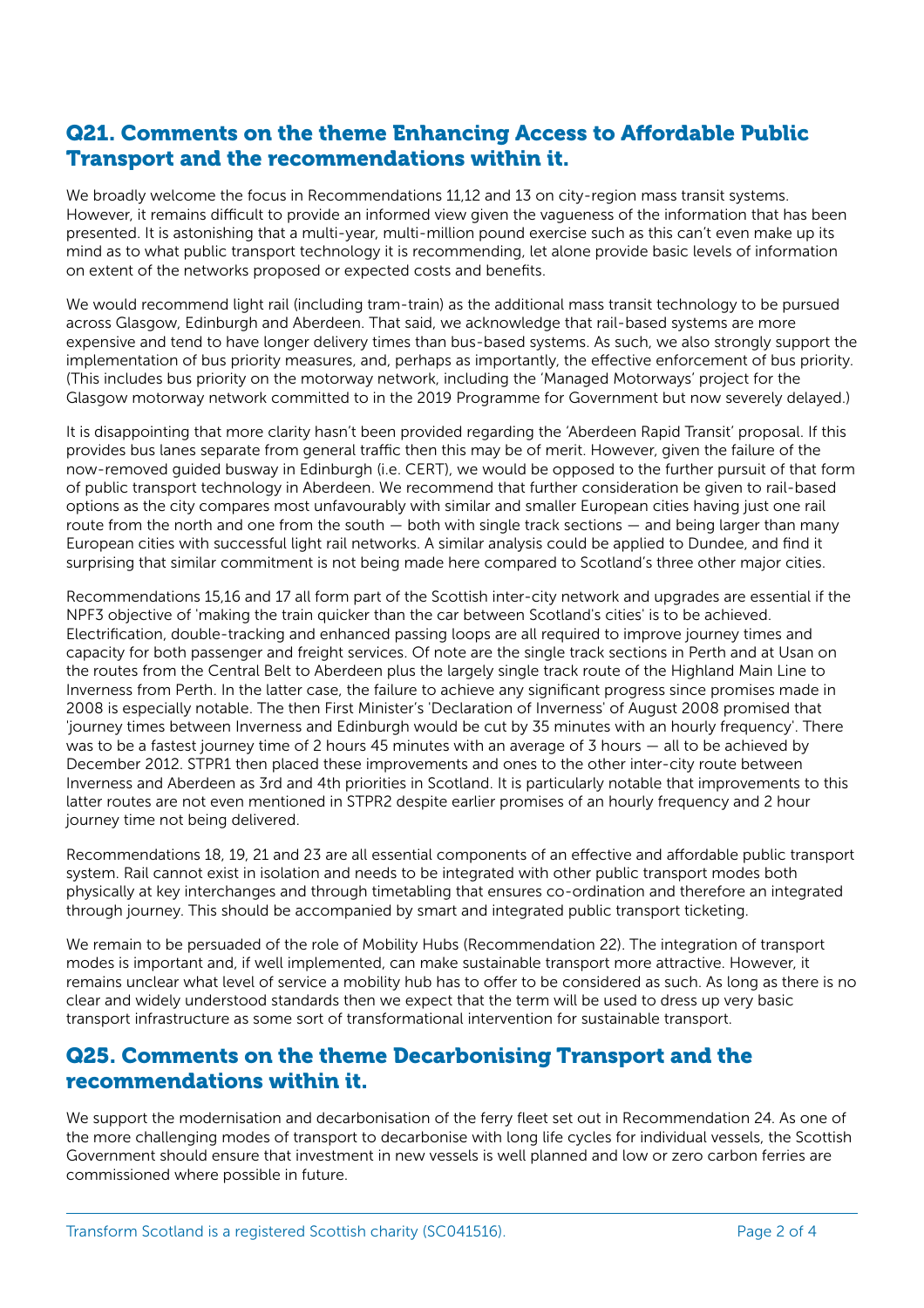Faster progress is required on electrification of key routes to achieve the decarbonisation target to which Recommendation 25 refers. The majority of the diesel fleet requires replacement by 2030 and a replacement by fully electric trains will be a more efficient and cost effective way forward than reliance on bi-mode trains.By electrifying the routes from the Central Belt to Aberdeen and Inverness alone, 96% of ScotRail's passengers could travel on electric (or zero-emission) trains.

There has been welcome progress in decarbonising bus fleets in recent years and a number of Scottish operators now will soon have substantial fleets of all-electric buses. The Scottish Government should build on this success and ensure that this development keeps pace. However, to deliver the 2021 Programme for Government commitment that the majority of buses will be zero carbon by 2023, decisive action on Recommendation 26 is now required.

As the most efficient and climate friendly form of freight, which we discuss further under Recommendation 44, rail freight should be the primary focus for behaviour change and modal shift for freight, Recommendation 27. Enabling this shift is supported by a number of other recommendations in STPR2 and will primarily require electrification, increasing route capacity and the creation of new rail terminals.

An omission in this theme is the lack of focus on aviation. Aviation has the highest climate impact per passenger but there has been no progress in reducing emissions from the sector given continued increases in flight volumes. While there is progress in developing less carbon intensive fuels and low and zero carbon aircraft, these will not be ready to be deployed at scale within this decade. If we want to achieve our climate targets there will need to be some form of demand management in the aviation sector to reduce emissions.

#### Q29. Comments on the theme Increasing Safety and Resilience on the Strategic Transport Network and the recommendations within it.

In a climate emergency it is no longer defensible to continue to expand an emissions-generating road network in the uncontrolled fashion that has characterised Scottish Government roads policy in recent decades. As such, we welcome the focus on maintaining and enhancing the existing road network in this section of STPR2, which is a shift away from including capacity-increasing road schemes in STPR1 and other transport policies of the past. This also brings the recommendations in line with the Scottish Government's 20% car km reduction target. We trust that this will set the tone for future budgets and Infrastructure Investment Plans and shift funding for road transport from building new capacity to maintaining the existing infrastructure and improving access for sustainable forms of transport on this network.

However, our scores for Recommendations 29 and 30 reflect the vagueness of these particular recommendations. While we naturally support the retention of a safe and resilient trunk road network, including the A83 access to Argyll, it is unclear to what extent the current list of projects set out in these recommendations includes capacity enhancement which may result in road traffic generation, counter to the Ministers' traffic reduction target.

#### Q33. Comments on the theme Strengthening Strategic Connections and the recommendations within it.

Recommendation 40 is unclear in its scope. It is unclear to what extent the schemes listed will provide additional road capacity, and as a result what road traffic generation will result. What is clear is that this recommendation is entirely road-based, and that no consideration is given here to the potential of the Ayr-Stranraer railway.

Recommendation 41, to investigate fixed links to Mull and in the Outer Hebrides, is preposterous. These schemes would have vast project costs — we would estimate several billions of pounds — and risibly poor costbenefit scores. Furthermore, precisely no information is presented on the environmental consequences of such schemes, let alone the climate implications involved in their construction, and as such we are not confident that their environmental impact would not be catastrophic in extent. There are ample other opportunities for investment in the infrastructure in the Islands which would be of greater value; in the area of transport, measures to tackle the negative unintended consequences of the rapid expansion of car-based tourism in these